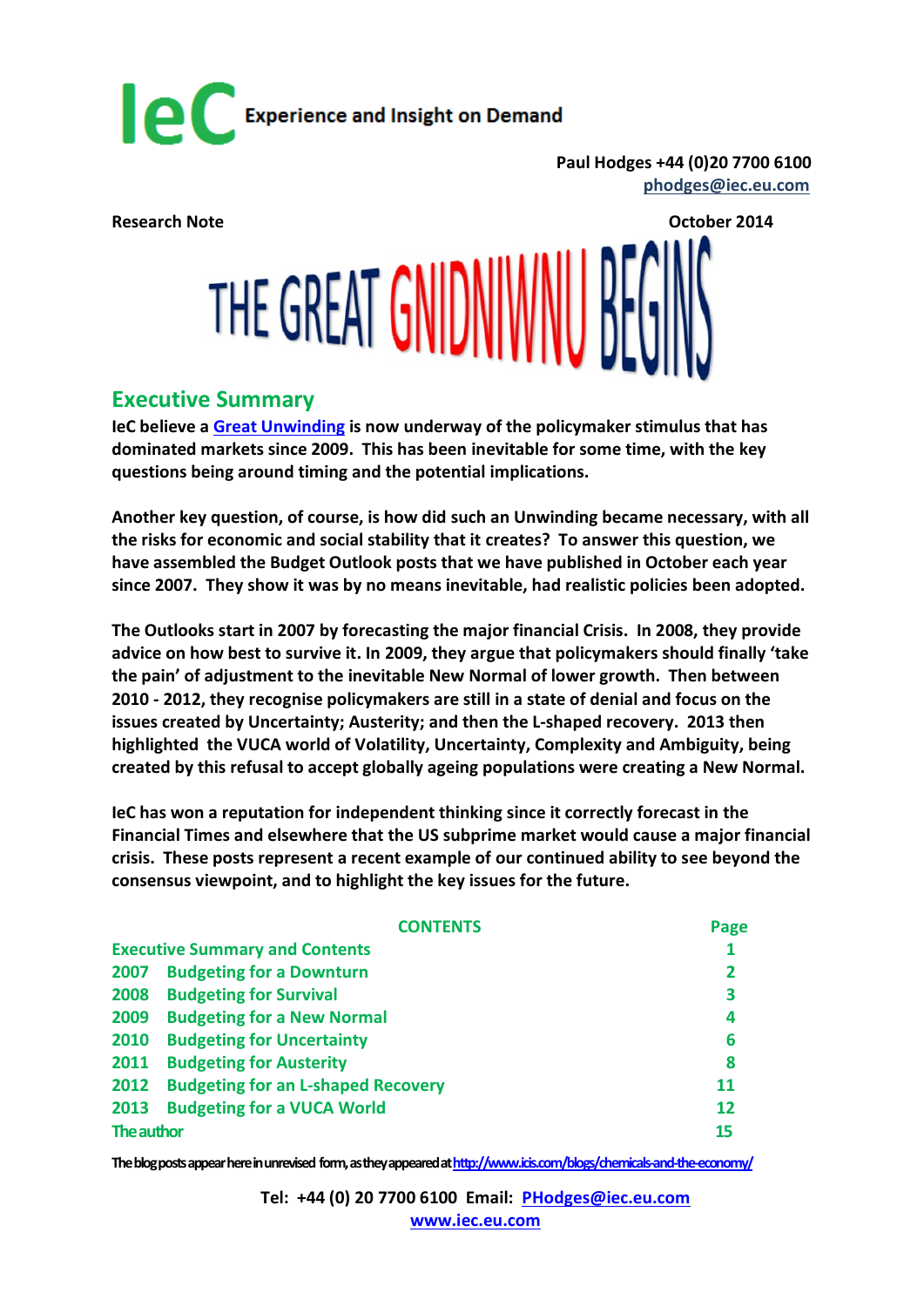

#### **2007. Budgeting for a Downturn**

By **[Paul Hodges](http://www.icis.com/blogs/chemicals-and-the-economy/PaulHodges/)** on 22 October, 2007

The 'consensus forecast' for 2008 is very optimistic, as I commented in my [post-EPCA note.](http://www.icis.com/blogs/chemicals-and-the-economy/2007/10/03/epca-2007/) It says oil will remain at \$70/bbl, that debt market problems will be contained, and margins will remain at 2007 levels. This is unusual, as the consensus is normally a base case scenario, with upside and downside variants.

And since EPCA, oil has already increased to around \$90/bbl. Back in [early July,](http://www.icis.com/blogs/chemicals-and-the-economy/2007/07/05/what-price-oil-1/) when it was still 'only' \$70/bbl, I noted that it had the potential to approach \$100/bbl, and this still seems a real possibility. In these circumstances, it is perhaps no surprise that we are seeing an apparent 'boom' in demand, as downstream consumers rush to cover themselves before product prices move higher.

I first saw this effect happen in 1979, when the industry had a record year. It was only in 1980 that we discovered that the apparent ease with which the economy had weathered a rise in the oil price to \$30/bbl (around \$95/bbl in today's money), was a mirage. Could the same be happening today? I think it is worth considering very carefully as a possibility.

After all, whilst history never repeats itself, the underlying position in financial markets is clearly deteriorating. Bank of America (the 2nd largest US bank), came out with truly shocking Q3 results on [Thursday,](http://www.ft.com/cms/s/1/6690e784-7ddc-11dc-9f47-0000779fd2ac.html) whilst on Friday Caterpillar's CEO Jim Owens said the US was already ['near to, or even in, a recession'.](http://www.ft.com/cms/s/0/4ac7e4f4-7e7b-11dc-8fac-0000779fd2ac.html) And new housing starts and US house prices were already very weak, even before the recent credit crunch.

There must surely be a real possibility that this latest upward rush by the oil price will be the catalyst that finally causes the US consumer to cut back on non-essential spending. Equally, the continuing problems in the banking sector may well turn off the tap of consumer, and maybe even corporate, lending.

If I was drawing up budgets for 2008, I would be putting in place contingency plans for just such an outcome, even whilst crossing my fingers that I would not have to use them.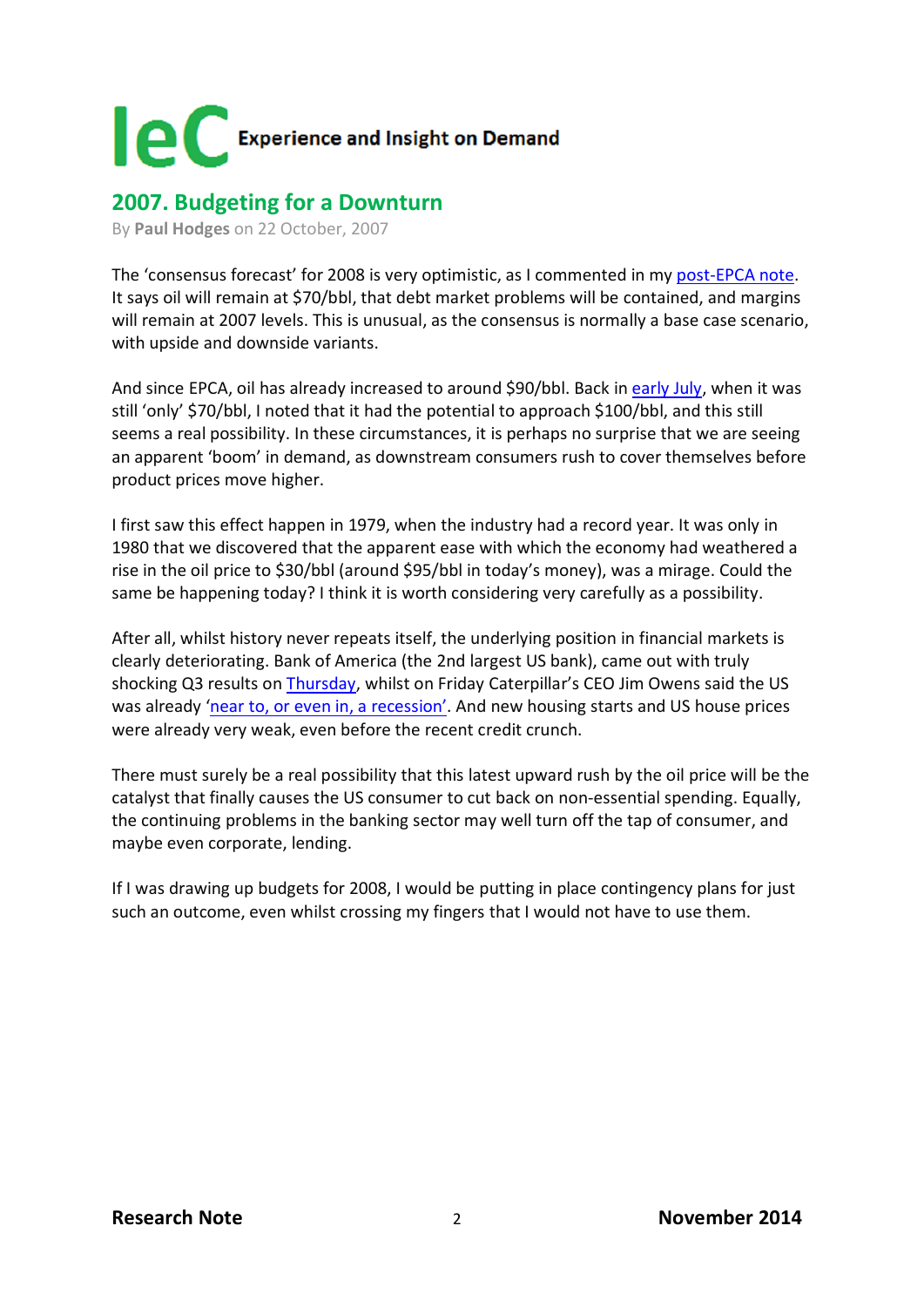

### **2008. Budgeting for Survival**

By **[Paul Hodges](http://www.icis.com/blogs/chemicals-and-the-economy/PaulHodges/)** on 19 October, 2008



I prefer to be optimistic. But 30 years in industry has taught me to be extremely realistic. So my motto for 2009 Budgets is 'batten down the hatches'.

Companies are likely to be sailing in some very rough seas, with

treacherous currents and plenty of dangerous rocks. Survival, not growth, is therefore the prudent objective.

*The key question is whether your business is robust enough to survive an extended period of low volumes and margins, against a background of tight credit markets, and continuing volatility in oil and currency markets?* 

Companies therefore need to change their 2009 budget process in response to this challenge. Normally, they would develop a 'base case', and then investigate 'upside' and 'downside' scenarios. This year, companies should instead focus on the key variables around their survival Budget, so that they are prepared for most possible outcomes.

- **Demand.** 2009 is likely to see global recession (less than 3% GDP growth). Chemical demand will be badly hit, as it is focused on consumer spending, particularly housing/construction and autos. Hopefully, these areas may begin to bottom during 2009, but any real recovery is unlikely before 2011. Housing is at the heart of the current economic crisis, and it is hard to see demand recovering quickly. Unemployment is likely to rise, and banks will be reluctant to lend when house prices are still falling. Auto sales will also be weak, for similar reasons. Even companies selling into more favoured sectors, such as agrochemicals or pharmaceuticals, will probably see lower demand, and pricing pressure.
- **Oil prices.** I have correctly forecast every major movement in oil prices over the past year. This makes it easier to admit that I find 2009 very difficult to predict. The most likely outcome is that OPEC will cutback production and seek to hold \$70/bbl. But there are risks to this outlook. OPEC is bringing on major new production. Cutting production will also unleash a political storm. So OPEC will find it hard to make major cutbacks, and prices could temporarily fall as low as \$20/bbl, if the global recession proves deep. Yet supply/demand balances remain very tight. Surplus production is only c6% (5mbd). So a relatively small disruption could easily cause prices to rocket above \$100/bbl again.
- **China and Asia.** I am is most concerned about likely levels of demand in this area. China's exports were 37% of GDP [last year.](http://www.icis.com/blogs/chemicals-and-the-economy/2008/09/29/chinas-export-dependency-grows/) These volumes will inevitably decline whilst the west is in recession. And although some governments do have the financial reserves to respond by stimulating their domestic economies, many do not. Major [over-capacity is](http://www.icis.com/blogs/chemicals-and-the-economy/2008/08/17/increasing-change-complexity-c/) also developing in the main 'building block' petchem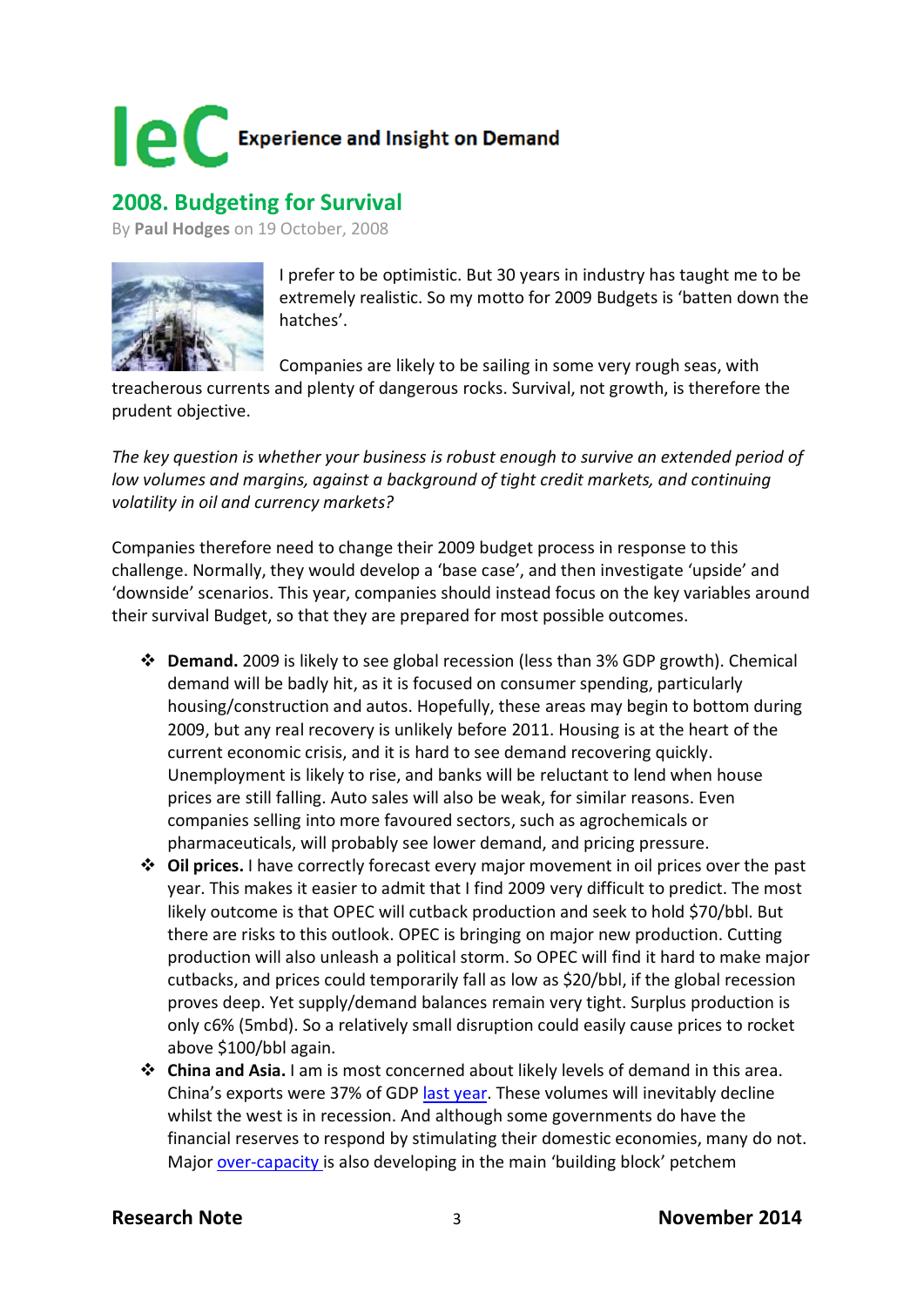products, which will pressure prices and volumes. Most forecasters suggest that 8% growth could be the low for China's economy, compared to the 10%+ seen in the past decade. I worry that it could fall to 5% at the eventual bottom of the cycle. This would have serious implications for the region.

 **Credit.** Governments have just spent \$3.5 trillion to rescue the global banking system. I believe they were [right to do this,](http://www.icis.com/blogs/chemicals-and-the-economy/2008/10/14/the-aptly-named-mr-darling/) as otherwise the world faced a certain Depression. But governments will have to fund this spending, and so will 'crowd out' other borrowers. As a result, credit is likely to remain tight, causing major problems for some companies. In turn, the chemical industry's well-known inter-dependency means that there is a serious risk of a domino effect, whereby the collapse of one company brings down others in the value chain. We are already seeing this occur amongst suppliers to the US auto industry, with multiple collapses taking place as one company goes under. Those exporting or importing will also have to manage continuing currency volatility. CFOs will need maximum support from their commercial colleagues, in order to correctly identify and manage these risks.

By now, you may be asking whether I see no 'silver lining' amidst the storms I am forecasting? Indeed, cash-rich companies will certainly find themselves in a powerful position to negotiate better terms, and to undertake M&A. But I would be cautious about M&A opportunities. 2009-10 is not likely to be a repeat of 1997-8, or 2002-3, when there was a strong rebound. Therefore I would suggest that any opportunity, or 'rescue', should be assessed against the possibility that we are now in a multi-year recession which may last to 2011-12.

[Last year,](http://www.icis.com/blogs/chemicals-and-the-economy/2007/10/22/budgeting-for-a-downturn-1/) I challenged the consensus, correctly forecasting the 2008 downturn. Today, I certainly hope that this 2009 forecast will prove too pessimistic. Its aim is to provide CEOs and business managers with a realistic scenario, so you can 'test' your own thinking. I welcome debate on these key issues, and will be happy to provide further advice on the practical issues raised by the analysis.

### **2009. Budgeting for a New Normal**

By **[Paul Hodges](http://www.icis.com/blogs/chemicals-and-the-economy/PaulHodges/)** on 17 October, 2009



2010 should be a better year for the chemical industry, as demand grows in line with a recovery in global GDP.

But a quick V-shaped return to the 2003-7 Boom years in terms of volumes/margins seems unlikely.

Governments will worry about budget deficits, and may well scale down support for critical end-uses such as autos and housing. Equally, major amounts of new capacity, planned during the Boom years, will start to come onstream in the Middle East and Asia.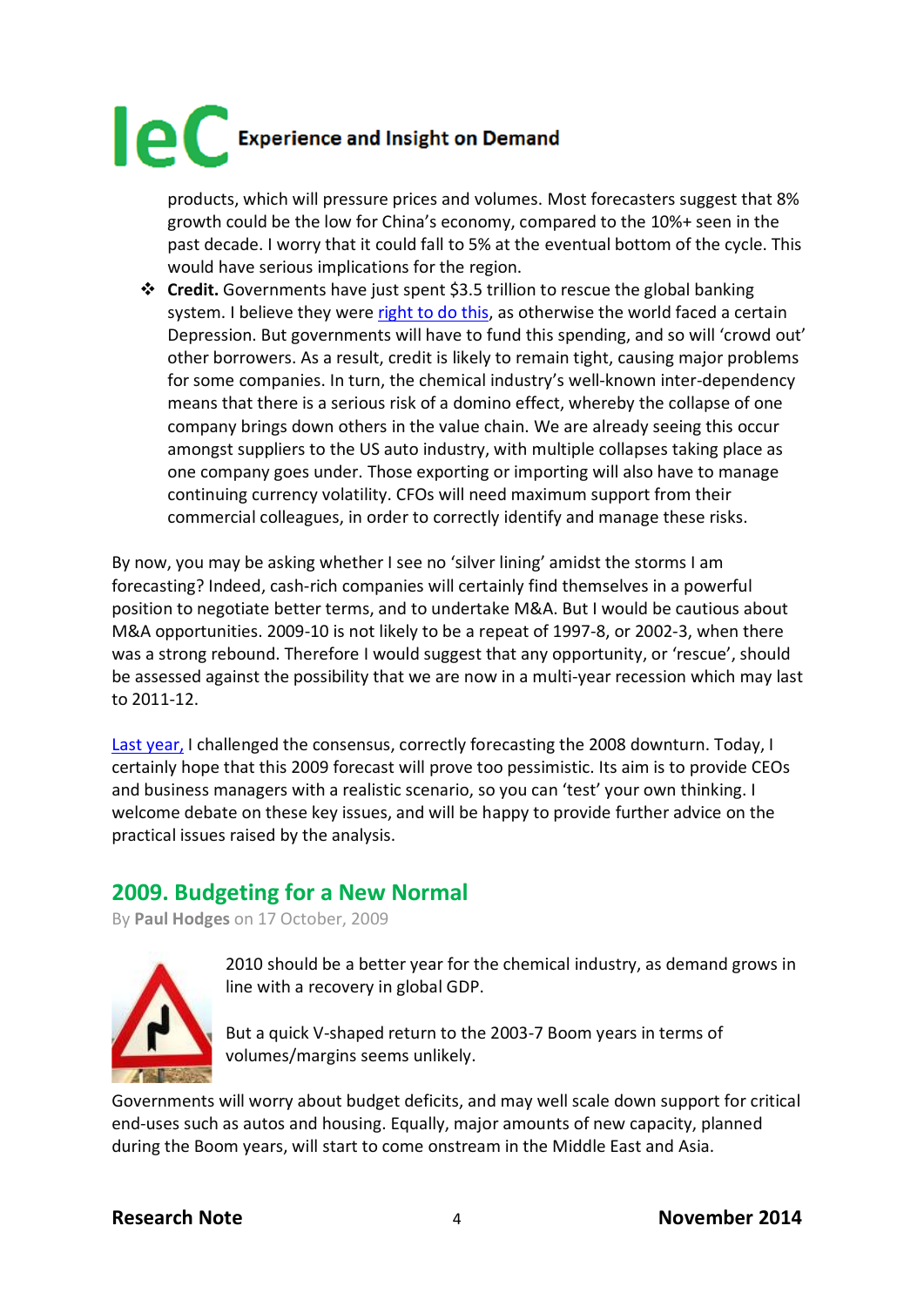In effect, therefore, 2010 will be a year of transition to a ['new normal'.](http://www.pimco.com/LeftNav/PIMCO+Spotlight/2009/Secular+Outlook+May+2009+El-Erian.htm) I expect global GDP growth rates to average around 2.5%- 3% for the next few years, the 1980-2000 average. This will be a significant reduction from the 3.5%-4% levels seen in the Boom years.

The rationale for this change is that we will start to see a rebalancing of the global economy. The West will see lower consumption, as people rebuild their savings, and borrow less. In turn, this will mean lower export demand for the emerging economies. The outcome will be a more sustainable world economy, but it will be a difficult journey.

- **Growth Forecasts.** Most markets are mature, and growth rates are therefore tied to GDP. I would therefore suggest that companies review their forecast growth rates for individual businesses in the light of their expectations for global GDP growth. One of the problems of the Boom years was that arbitrary growth rates (often of 5% or more), were assumed for many products. This also led to a perception that major amounts of new capacity were needed to meet this assumed demand. A more realistic view of demand would highlight potential problems of over-capacity, and perhaps encourage companies and governments to address the problems this will bring.
- **Demand.** On a global basis, chemical output is no[w back at 2006 levels,](http://www.icis.com/blogs/chemicals-and-the-economy/2009/10/03/global-chemicals-volume-back-t/) having lost 3 years of growth. If GDP now grows as I expect, then demand from key sectors such as construction/housing, autos and electronics should improve next year. But the impact of government stimulus measures will make for a bumpy ride. The end of specific measures will cause major falls in perceived demand, whilst new stimuli will create short-term upward fluctuations. Excellent supply chain management will therefore be required, and Boards will need to keep a very careful eye on underlying trends.
- **Protectionism.** Unemployment is set to become a key political issue in the West, as economies adjust to the 'new normal'. Hopefully, it should peak in 2010, but is unlikely to quickly return to previous levels. Arguments about the 'export of jobs' will therefore increase, and lead to a rise in anti-dumping activity. In turn this will cause job losses in emerging economies. Chemical companies will need to keep a close eye on the political arena, as they operate in a complex value chain, and may not otherwise appreciate the potential impact of a development in a key supplying or consuming industry.
- **Credit issues.** A recovery in demand puts great strains on cash-flow, and many companies go bankrupt as a result. This could be a particular problem in the current recovery, given the underlying fragility of large parts of the banking system. CFOs will need to institute robust monitoring mechanisms, and be prepared to keep customers on 'cash before delivery' terms if they have grounds for concern. New customers represent a particular risk, if their credit history is weak, even though their promised volume may be attractive.
- **Oil prices.** These are likely to remain volatile in 2010, as speculative price movements linked to traders' bets on the US\$'s value will continue. Neither \$100/bbl, nor a return to \$40/bbl, would be a great surprise on a day-to-day basis.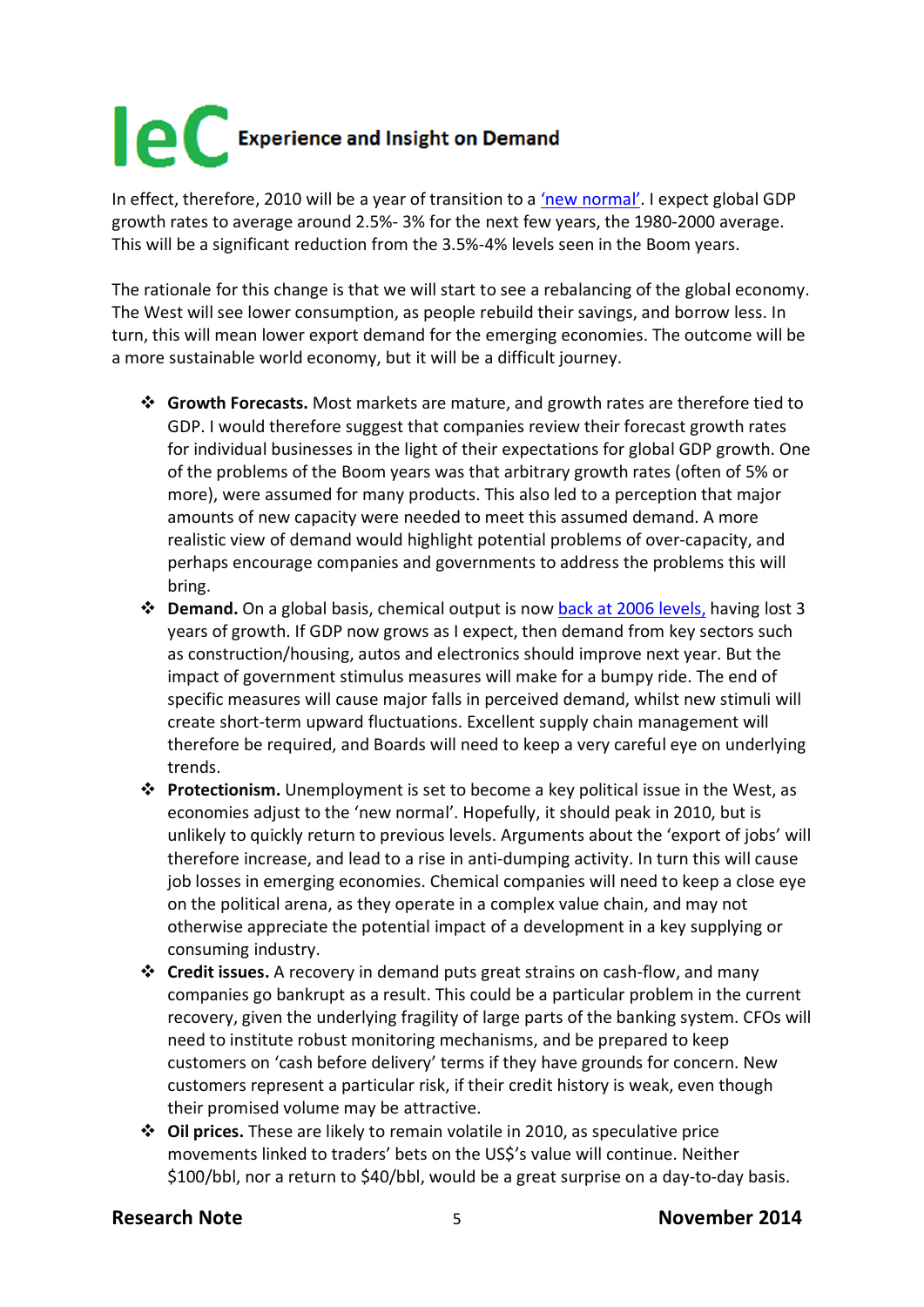

But underlying supply/demand balances may well remain weak in 2010, in spite of the expected economic recovery. Thus we might see prices coming under more pressure during 2010. \$50/bbl might be an average price, in the absence of major geo-political events.

**Overall**, I expect 2010 to be a transition year. Full economic recovery is unlikely to take place much before the 2011/13 timeframe. But the return of economic growth will offer companies the [opportunity t](http://www.icis.com/blogs/chemicals-and-the-economy/2009/10/07/petchems-prepares-for-a-new-re/)o identify likely future market needs. Those that focus on this new reality, rather than simply hoping for a quick return to the Boom years, will position themselves for future success.

### **2010. Budgeting for a Downturn**

By **[Paul Hodges](http://www.icis.com/blogs/chemicals-and-the-economy/PaulHodges/)** on 23 October, 2010



**DOWNSIDE CASE** 

SCENARIOS 2011-13



GLOBAL GDP 3% AVERAGE, OIL \$60-80/bbl OIL CONTINUED FINANCIAL MARKET VOLATILITY

GLOBAL GDP >3.5% AVERAGE. OIL >\$80/bbl. RECESSION BOTTOMED 2009/10, THEN RECOVERY

GLOBAL GDP 2.5%, OIL PRICE <\$60/BBL BANKING SYSTEM UNDER MAJOR STRAIN **Deflation emerges** 

#### **REGIONAL DIVERSITY**

G7 ECONOMIES DEMOGRAPHICS WILL LEAD TO LOWER GROWTH BRIC/EMERGING ECONOMIES THEREFORE NEED GREATER DOMESTIC FOCUS

**THE 'JOKERS'** 

GEO-POLITICS, DEBT MARKETS, US \$ : €. PROTECTIONISM. **EUROZONE PRESSURES,** CHINA DEVALUATION

When elephants fight, those around them need to be cautious. And this is the prospect for 2011-13, as the Western countries try to force the BRICs (Brazil, Russia, India and China) to export less and import more, the so-called 'rebalancing' strategy.

Thus Budgeting for Uncertainty seems the right title for my annual Outlook for the chemical industry. Key factors that will contribute to this uncertainty include:

 **The USA** is aiming to rebalance the world economy by forcing the BRICs to reduce exports and instead focus on expanding domestic demand. This proposed rebalancing represents a major change from the past 20 years of export-driven development by the emerging economies, and will not be achieved overnight.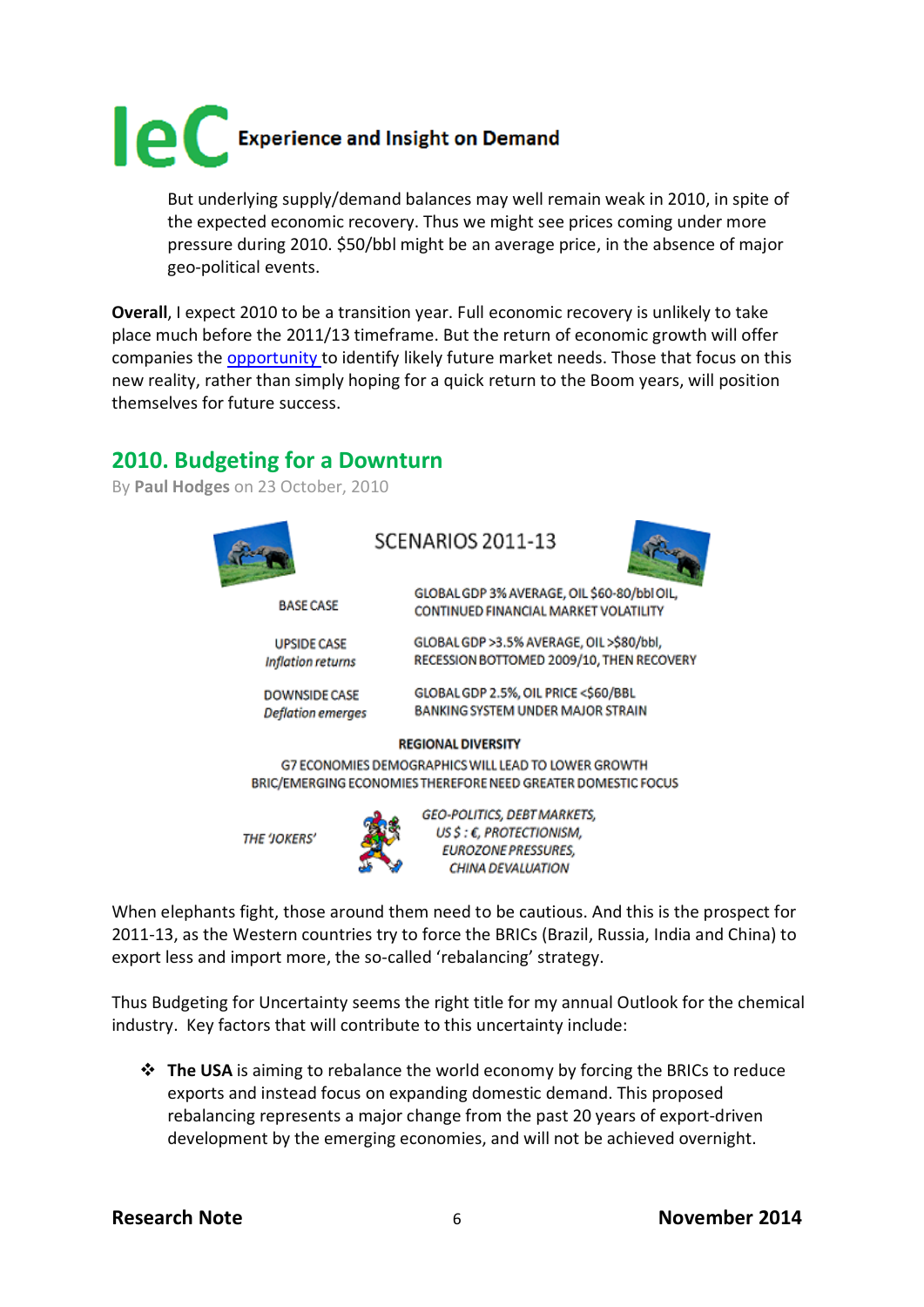

- **Europe** is making a 180 degree shift in policy, by abandoning previous efforts to stimulate its economy. It is instead planning to achieve budget balances by reducing spending and increasing taxes. It is also lining up alongside the USA in hoping to increase its exports to the BRICs, whilst reducing imports from them.
- **The BRICs** themselves are between a rock and a hard place. They were not the cause of the financial Crisis, but they are the ones on whom the major burden of adjustment may fall. The principal instrument of change will be the exchange rate, as the West aims to force China and others to revalue their currencies quite sharply.

These macro factors clearly raise more questions than answers. Even the issue of timescale is unclear, with the US suggesting it might take a full Budget cycle of at least 3 years for real changes to be observed. Plus, of course, there is absolutely no guarantee that the West will get its way, or that the whole exercise may not end in tears.

On the other hand, everything might go extremely well, with a renewed burst of cooperation as seen immediately after the Lehman collapse in Q4 2008. If the G20 Group of the major economies really worked together, then demand could easily be stronger, rather than weaker.

My view is that Scenario planning is the only solution when faced with so many different variables. The idea is to establish a Base Case, and then develop Upside and Downside Cases which are reasonable projections of what might happen if everything went very well, or very badly. My own effort to help kick-start this process is shown in the chart above:

**BASE Case.** This suggests we will see global GDP growth of 3%, with oil staying in the \$60 – \$80/bbl range of the past 18 months. We will still see financial market volatility, but no major collapses. It is the classic 'muddle through' type of Scenario.

**UPSIDE Case.** This assumes that the G20 achieves a 'grand bargain' to rebalance the world economy, allowing GDP to grow at above 3.5%. Inflation would probably become a major issue under this Scenario, causing oil prices to move above \$80/bbl.

**DOWNSIDE Case.** Instead of increased international co-operation, countries put their own interests first and adopt beggar-my-neighbour policies. GDP growth would probably fall to 2.5%, and the oil price below \$60/bbl, with the banking system under major strain as Deflation took hold.

The slide also suggests a number of 'Jokers' that companies may want to consider. These include changing demographics, such as the ageing of the Western baby-boomers. And, of course, one can never ignore the potential impact of geo-political events, such as a bombing of Iran's nuclear plants, or new tensions with N Korea.

Of course, it would be possible to simply adopt a Base Case Scenario, and assume that this will work out. But the chances of this occurring are probably less than 50%, so it would be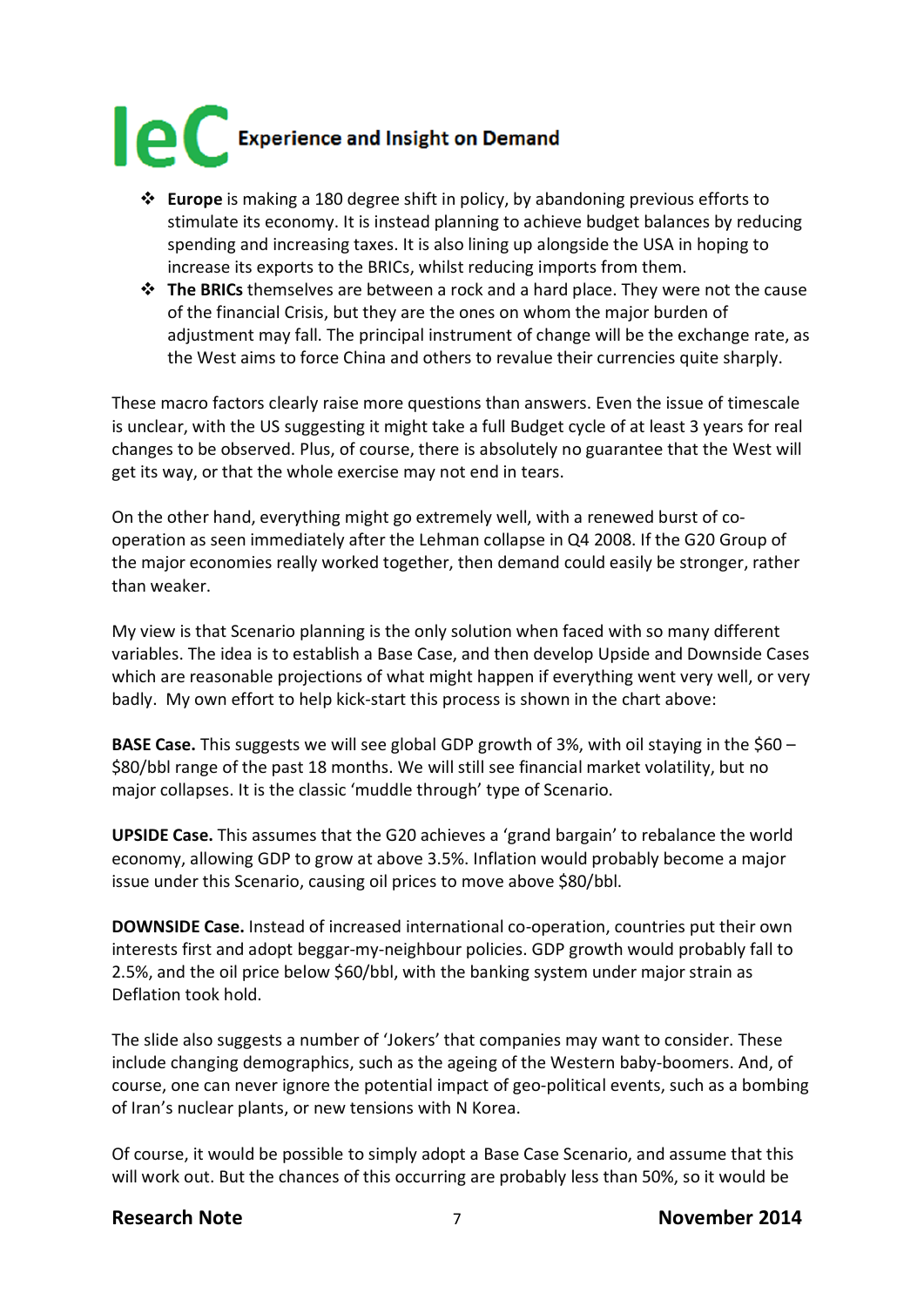highly risky. Instead, I would strongly recommend businesses to adopt a version of the above framework, using their own ideas for Base, Upside and Downside Scenarios.

By adopting this process, businesses can then test out key assumptions in advance. They can also develop mitigation strategies, in case events begin to diverge from the Base Case view. As always, I will be very happy to advise on the process, if this would be helpful.

2010 has been a surprisingly good year for many companies. We can certainly hope that current performance will continue, but hope is not a strategy.

Scenario planning will give businesses the chance to adopt the wisdom of the Scouting movement. Its motto, *'Be Prepared'*, seems the best possible approach in today's increasingly uncertain New Normal environment.

### **2011. Budgeting for Austerity – the Challenges and Opportunities**

By **[Paul Hodges](http://www.icis.com/blogs/chemicals-and-the-economy/PaulHodges/)** on 25 October, 2011



The 2012-14 Budget period offers great opportunities, as well as great challenges.

In the short-term, the challenges may well seem more important. But they should not blind companies to the fact that the opportunities have probably never been greater.

Of course, it is hard to be very optimistic about the shorter-term outlook for the global economy and chemical demand:

- $\triangle$  [Oil prices](http://www.icis.com/blogs/chemicals-and-the-economy/2011/10/12/global-oil-costs-now-over-5-of/) are at levels that have always led to recessions in the past
- ❖ Western [governments](http://www.icis.com/blogs/chemicals-and-the-economy/2011/10/20/europes-austerity-packages-sta/) are cutting back on spending and raising taxes
	- o Emerging economies are raising interest rates to contain [inflation](http://www.icis.com/blogs/chemicals-and-the-economy/2011/09/17/chinas-lending-contines-to-tig/)
	- o [Individuals](http://www.icis.com/blogs/chemicals-and-the-economy/2011/10/18/lower-earnings-pensions-hit-us-consumers/) are suffering from squeezed incomes and job insecurity
	- o Too many people are retiring with inadequate [pension](http://www.icis.com/blogs/chemicals-and-the-economy/2011/09/24/more-western-pensioners-means/) provision

The short-term risks are also more weighted to the downside:

- $\triangle$  Many people still need to adjust to working in a more turbulent world. The BabyBoomer SuperCycle of demand meant the major economies suffered only [16](http://www.icis.com/blogs/chemicals-and-the-economy/2011/06/11/global-economy-goes-back-to-th/)  [months o](http://www.icis.com/blogs/chemicals-and-the-economy/2011/06/11/global-economy-goes-back-to-th/)f recession in 25 years between 1982-2007
- Governments have failed to recognise the impact on demand of [demographics](http://www.icis.com/blogs/chemicals-and-the-economy/2011/09/06/the-blog-in-the-financial-time/) and the ageing western populations. They have raised debt levels via stimulus programmes for no real gain
- $\cdot \cdot$  The banking system remains under severe strain: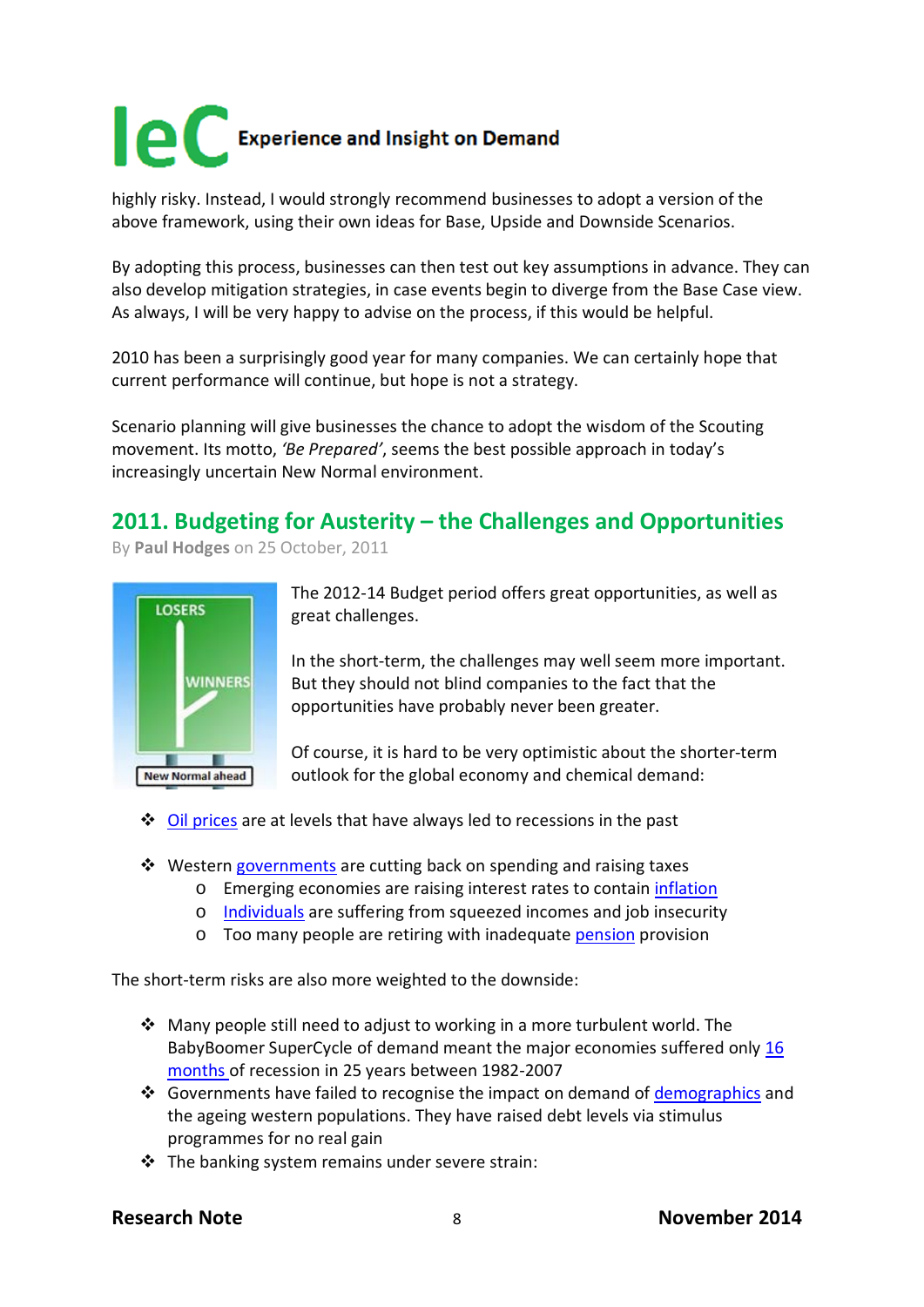

- o It is dramatically undercapitalised in Europe
- o USA banks face problems if property prices weaken again
- o China's banks face losses from non-performing loans after the credit bubble of the past 3 years

And then, of course, there are the risks of rising social unrest in many countries as austerity programmes bite. Equally, the current generation of politicians has failed to display any real leadership that would help to move us beyond today's more difficult times. And, as always, there remain geo-political threats, such as the potential for Middle East wars.

Thus I feel there is only one possible title for this year's Outlook, 'Budgeting for Austerity, and New Opportunities'. This is because the real question, of course, is what happens next?

As **individuals**, will we lapse into apathy, and just give up in the face of the perceived difficulties? Or will we do as previous generations did, and confront today's problems with a view to setting out in a new direction?

I will discuss these opportunities in more detail tomorrow.

#### **Budgeting for Austerity – the Opportunities**

By **[Paul Hodges](http://www.icis.com/blogs/chemicals-and-the-economy/PaulHodges/)** on 26 October, 2011



The 2012-14 Budget period offers great opportunities, as well as great challenges.

Will **companies** continue to focus on short-term developments in financial markets? Michael Porter's [Shared Value](http://www.icis.com/blogs/chemicals-and-the-economy/2011/01/08/shared-value-to-replace-shareh/) concept instead offers us a powerful model for creating future growth.

Will **policymakers** stop focusing on the 24 hour news cycle and instead begin to set out the bigger picture? We need a vision for the future, and a clear idea of how to get there.

*Are these decisions hard to take?* No. *Has the world the resources to start in this new direction?* Yes. *Would we enjoy the challenge?* Yes *Can we start today?* Yes.

We all know that companies are going to have to set difficult budgets for the next few years. They will also have to deal with continued uncertainty. We cannot rely on wise and allseeing policymakers to lead us forward. They may well decide to do more of the things, such as [Quantitative Easing,](http://www.icis.com/blogs/chemicals-and-the-economy/2011/08/13/protectionism-moves-closer-as/) that will make the situation worse instead of better.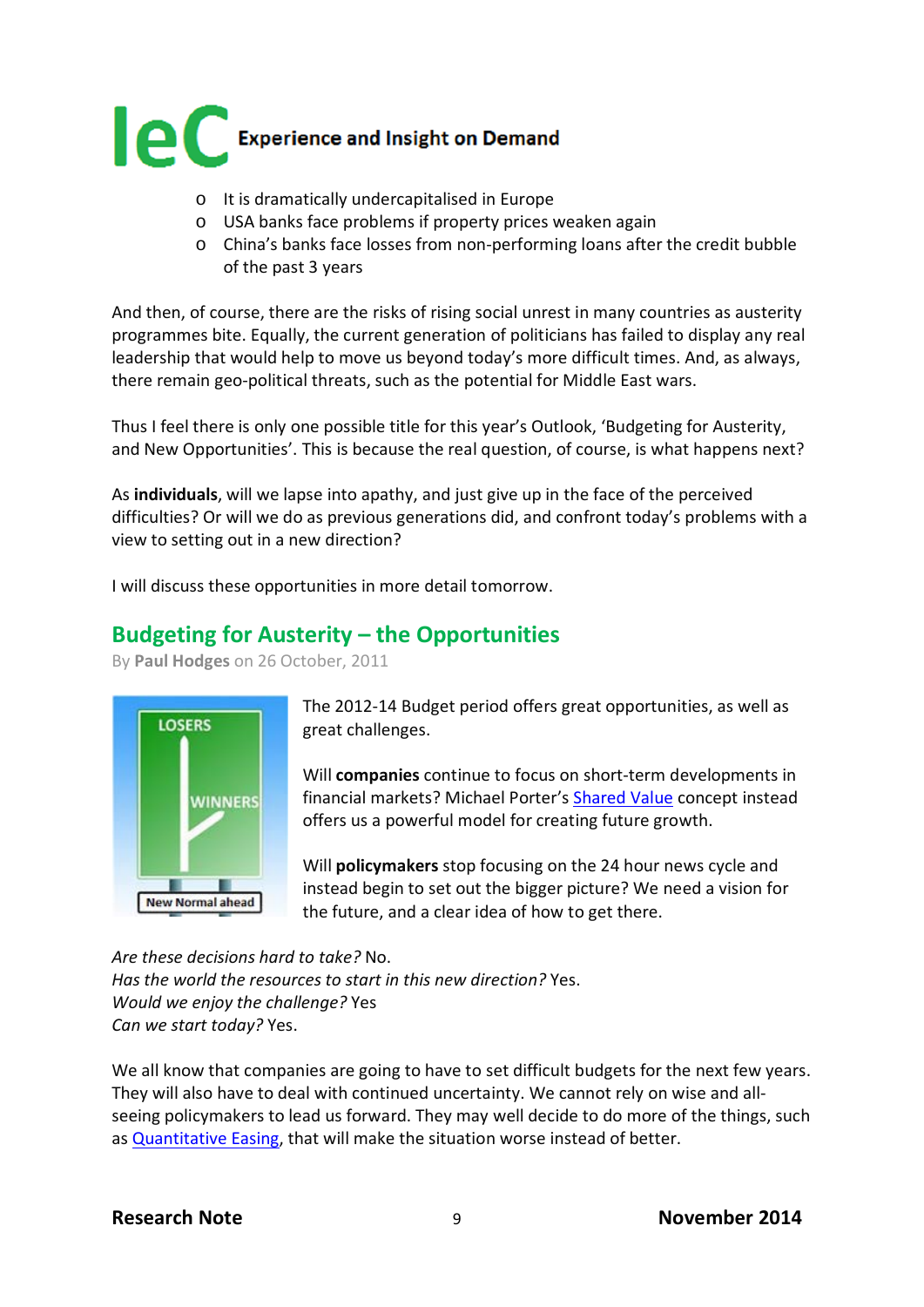But larger companies, in particular, could also start to examine how to expand long-term R&D. And every company could add a future dimension to its Budget in respect of the opportunities that will arise from the new markets being created by today's demographic and societal changes:

- Nearly a third of the Western population is now in the **55+ age bracket**. They have the incredible benefit of an extra decade of life expectancy, compared to previous generations. And they have money – maybe not a lot, but enough to buy useful products and services. Yet they remain woefully underserved and often unrecognised by most companies.
- People in emerging economies are starting to **move out of poverty** in large numbers. This 'bottom of the pyramid' market represents a wonderful opportunity to develop new products and services. Millions now have some money to spend for the first time in their lives.

The great megatrends of the future also offer vast opportunities for future growth. These involve the need to increase food production, improve water availability and reduce carbon footprint. They are vitally important, and also offer the potential for profitable future growth. So, of course, do the opportunities associated with increasing life expectancy.

Companies therefore have a clear choice as we move into the Budget period. I believe a New Normal lies ahead, as we are describing in the new [Boom, Gloom and the New Normal](http://www.new-normal.com/book) eBook, co-authored with [John Richardson.](http://www.icis.com/blogs/asian-chemical-connections/)

Winners will accept the challenges that it offers, and begin to move in a new direction. Losers, however, will remain frozen in the headlights, unable to take the first steps that will lead them to success.

Collectively, as the world's 3rd largest industry, chemical companies have enormous potential to do good at this most difficult time. But progress depends on each of us as individuals being prepared to adopt a positive outlook in the face of the problems with which we are surrounded.

As always, of course, I will be delighted to help any company that wishes to accept the challenges that offered by the transition to the New Normal. I am confident that they will discover a potential to be successful beyond their wildest dreams.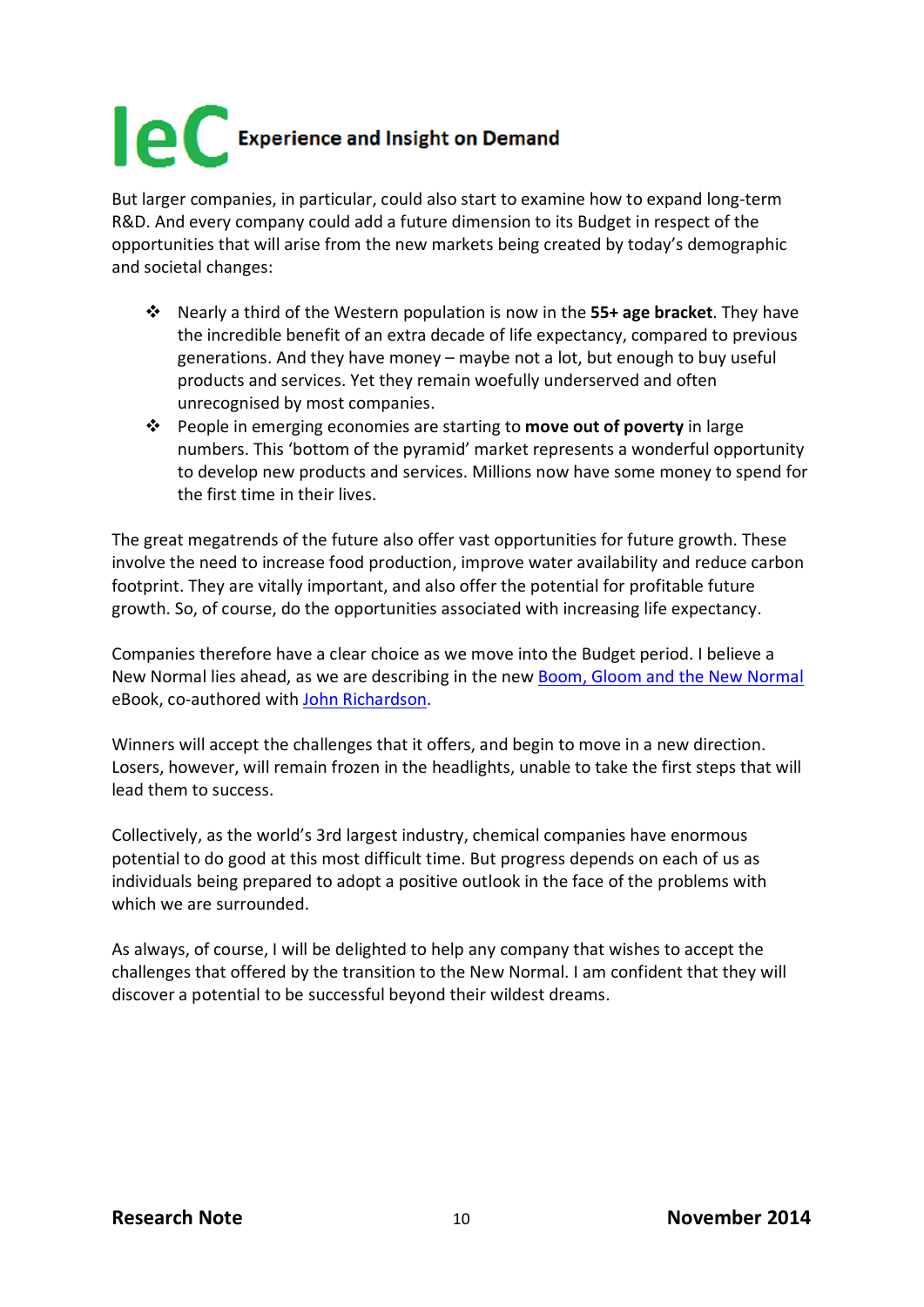

**2012. Budgeting for an L-shaped recovery**

By **[Paul Hodges](http://www.icis.com/blogs/chemicals-and-the-economy/PaulHodges/)** on 20 October, 2012



As companies finalise Budgets for 2013-15, many will be thinking long and hard about the implications of the [IMF's n](http://www.imf.org/external/pubs/ft/weo/2012/02/index.htm)ew economic forecast:

*"The recovery continues, but it has weakened. In advanced countries, growth is now too low to make a substantial dent in unemployment. And in major emerging market economies, growth that had been strong earlier has also decreased."*

This is a sad reflection on the failure of the policies followed since [March 2009.](http://www.icis.com/blogs/chemicals-and-the-economy/2009/04/01/g-20-prepares-for-london-meeti/)

The reason for the disappointment is simple. As any business executive knows, demographics drive demand. But central banks and governments, with the exception of the [Bank of Japan,](http://www.bloomberg.com/news/2012-08-21/china-entering-demographic-danger-zone-boj-official-says-2-.html) continue to ignore this vital fact.

This is why I have co-authored ['Boom, Gloom and the New Normal'.](http://www.new-normal.com/) Its aim is two-fold:

- $\cdot \cdot$  To provide a robust and well-researched alternative view of likely future growth prospects
- $\cdot \cdot$  To support Boards, investors and business managers in charting a new course to success and profitability

The key issue is that 297m people in the West will be in the New Old 55+ generation by 2015. They will be 31% of the population. Thus growth will inevitably be very much slower than in the 1982-2007 Supercycle years.

The reason is simple:

- ❖ When people are young, they need to buy new things
- And the Western BabyBoomers had lots of money to spend
- $\cdot \cdot$  But now the kids have left home, and they don't need many new things
- $\cdot \cdot$  Instead, they mainly buy replacement products, and only when these wear out

Equally, the economies of the developing world now have to refocus on domestic demand, and away from exports to the West. Their populations are very poor by comparison with the West, so they cannot replace the lost spending there. These New Poor have money to spend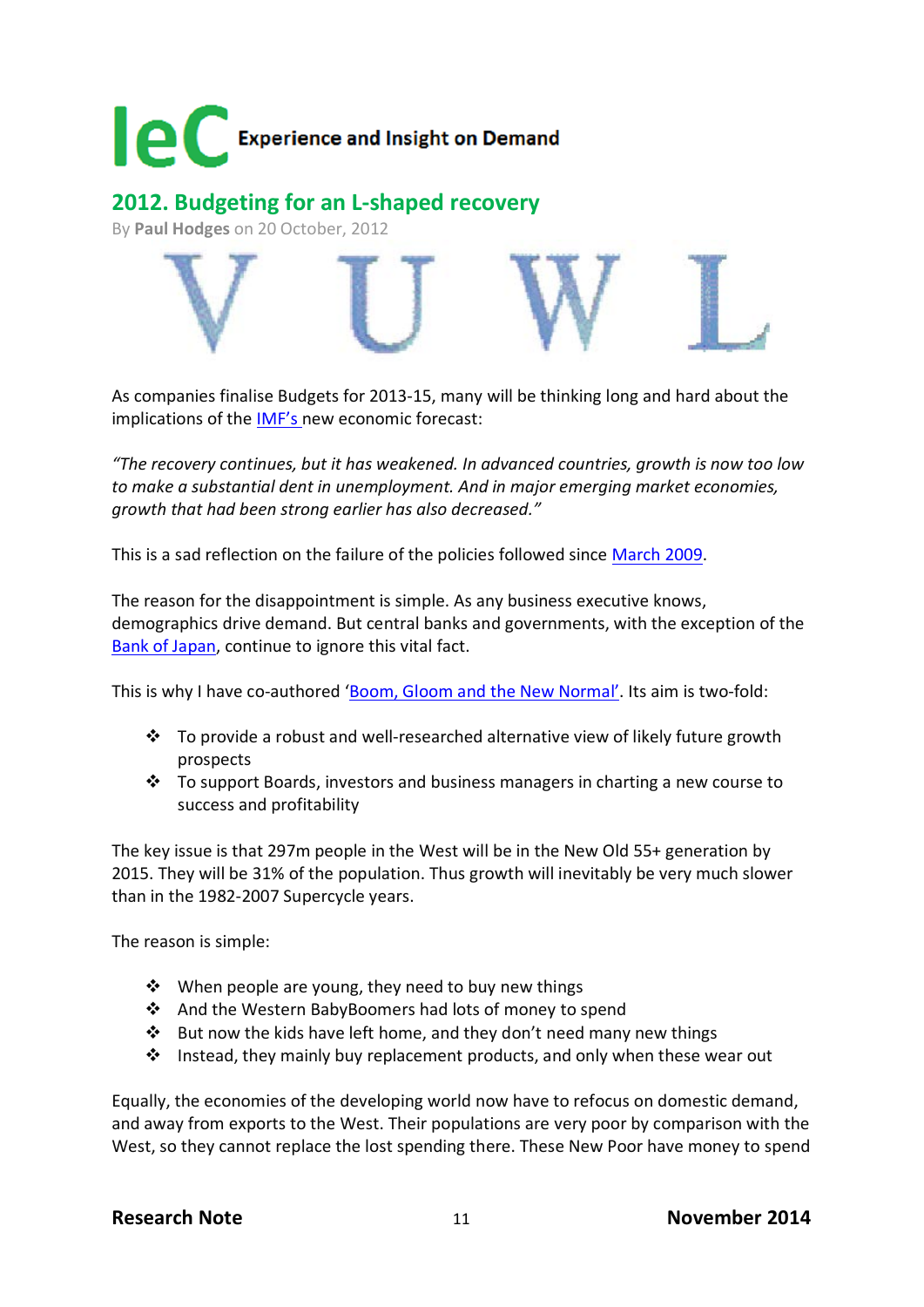for the first time in their lives, but their purchases also have to be both essential and affordable.

Thus I suggest that companies should budget for a continued L-shaped recovery. I first suggested this back in [December 2008.](http://www.icis.com/blogs/chemicals-and-the-economy/2008/12/14/a-v-u-w-or-l-shaped-recessi/) Sadly, events since then have only confirmed its analysis:

- Originally it was widely assumed we would see a quick V-shaped recovery
- Then a U-shape was expected, as recovery seemed delayed
- Next a W-shape was forecast, as new stimulus would finally lead to recovery
- $\cdot$  But in reality, there has not been a sustained recovery
- Instead, we have seen volatile markets, as stimulus ebbs and flows

Clearly central banks and governments still believe they will eventually return the world to the SuperCycle. But as the great scientist Einstein wisely remarked, a good definition of lunacy is to repeat the same action, and expect different results.

Far-sighted companies will therefore ignore the temptation to believe that the next stimulus programme will be different. Instead, they will focus on what they can do to insulate their business from the turbulence around them, by focusing on the key issues that they can control.

The good news is that almost nobody is producing goods and services for the New Old 55+ generation in the West. And only a few, like Nissan, are starting to manufacture affordable goods for the billions in the New Poor generation in emerging economies. Therefore competitive pressures in these two vast and growing sectors are very low.

These are the two great business opportunities of our lifetimes. The companies that now use the 2013-15 period to access these, will be building the foundations for decades of future success.

### **2013. Budgeting for a VUCA world**

By **[Paul Hodges](http://www.icis.com/blogs/chemicals-and-the-economy/PaulHodges/)** on 26 October, 2013



*"I use the term VUCA to describe the world – volatile, uncertain, complex and ambiguous. It is very difficult for people to get a total picture."* Paul Polman, Unilever CEO

The title for the 2013 Budget Outlook chooses itself. If the CEO of Unilever, one of the world's great companies, can't get a "total picture", then what hope is there for the rest of us?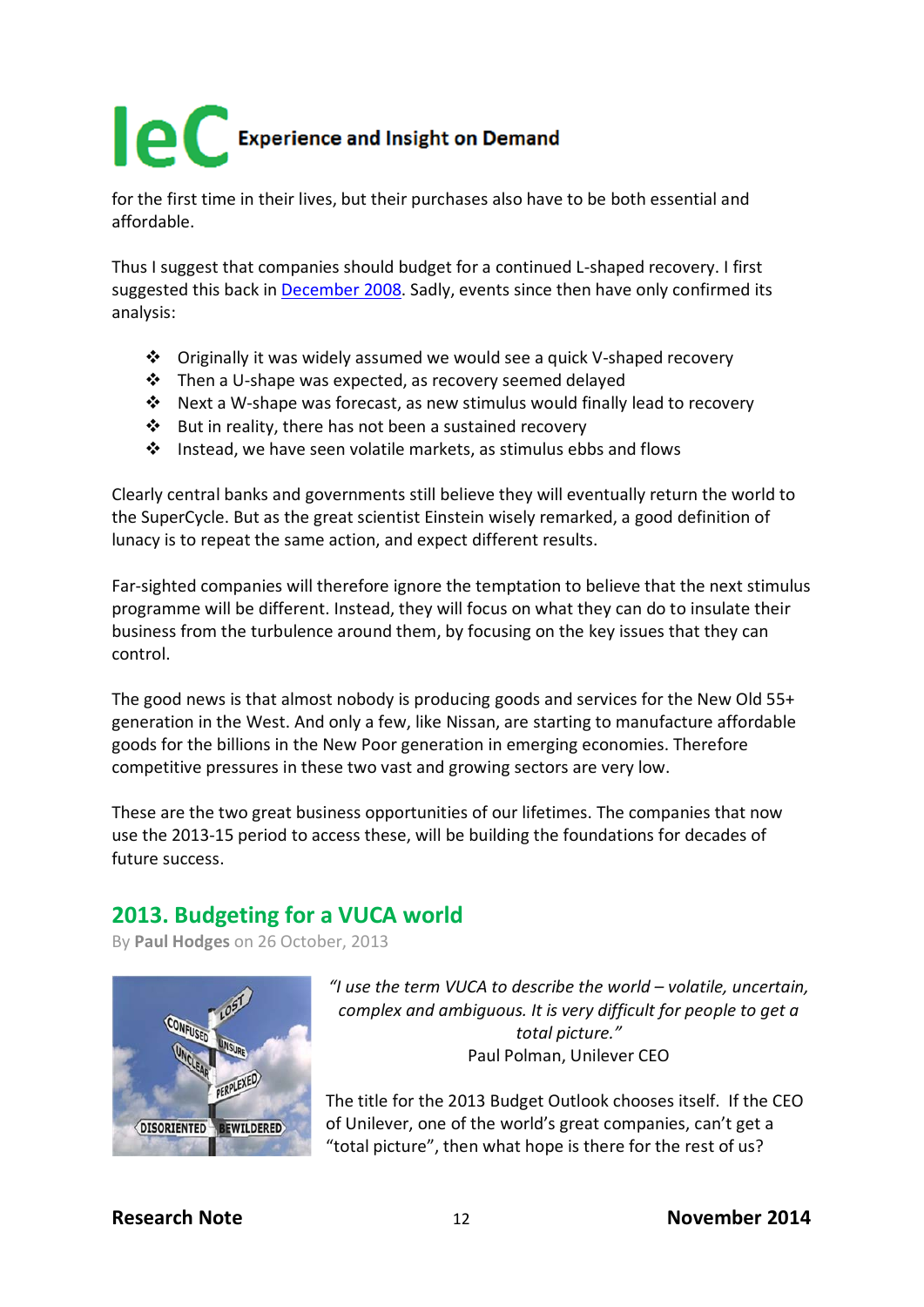Of course, we might get lucky and come up with the winning numbers in the lottery. But that is not the approach most companies would want to take.

The range of genuine uncertainties is unprecedented:

- **Financial markets**. Central banks and policymakers have so far added [\\$33tn o](http://www.icis.com/blogs/chemicals-and-the-economy/2013/07/global-operating-rates-continue-to-slip/)f stimulus – nearly half the size of the global economy. It is the biggest financial experiment in history by a very long way. Therefore we cannot have any confidence that we know what happens next. Do they keep adding more stimulus forever? Do they try to 'taper' and stop the money printing, as the US Federal Reserve has suggested? Or ????
- **Debt bubbles.** The only central banker to forewarn of the financial crisis in 2007 was [William White,](http://www.icis.com/blogs/chemicals-and-the-economy/2013/10/budgeting-vuca-world/each%20company%20to%20develop%20its%20own%20VUCA%20for%20success) then BIS chief economist (the central banks' bank). Ominously, he warned [last month t](http://www.telegraph.co.uk/finance/10310598/BIS-veteran-says-global-credit-excess-worse-than-pre-Lehman.html)hat "*This looks like to me like 2007 all over again, but even worse…And we have added a whole new problem with bubbles in emerging markets that are ending in a boom-bust cycle"*
- **Oil and commodity markets.** It is clear that I am now not the only one to believe that central bank liquidity has caused these markets to lose their power of [price](http://www.icis.com/blogs/chemicals-and-the-economy/2013/10/high-frequency-trading-continues-to-take-markets-higher/)  [discovery.](http://www.icis.com/blogs/chemicals-and-the-economy/2013/10/high-frequency-trading-continues-to-take-markets-higher/) Today's consensus assumption of \$100/bbl oil forever is in fact the least likely option. Whilst Ed Morse, commodities head at Citi, has just published a detailed outlook titled ['The end of OPEC'](http://www.foreignpolicy.com/articles/2013/10/16/the_end_of_opec_america_energy_oil?page=0,0&wp_login_redirect=0)
- **The Four Butterflies**. The Eurozone crisis; US political dysfunction over the debt/budget issues; rising interest rates; China's new economic policies. All are now flapping their wings very hard, as I feared back in [August.](http://www.icis.com/blogs/chemicals-and-the-economy/2013/08/a-flap-of-a-butterflys-wings-to-freeze-the-uk-economy/) Each has the potential to deliver a cold winter on their own. And now there is the [spying scandal,](http://www.bbc.co.uk/news/world-europe-24647602) causing further mistrust between Western leaders
- **Demographics.** Although still largely unrecognised, the world's ageing populations are the real cause of today's [New Normal a](http://www.new-normal.com/)nd its changing demand patterns. Sadly, out of touch policymakers still seriously argue that demographics don't impact the economy. And the longer this core issue is ignored, the more problems it stores up for individuals, companies and countries for the future

How can companies possibly deal with this long, but by no means complete, list of major uncertainties? Should they simply throw up their hands in despair, and stick with a consensus forecast that they know will be wrong?

This may seem tempting. And indeed, it has been the default policy until recently. But today, the balance of risk and reward is starting to change. Staying with the status quo is more painful than adopting a New Normal-based approach. After all, how many more times can you explain to your boss that your budget has not been delivered? And how many more times can your management tell shareholders that key targets continue to be missed?

Thus in different ways, and at different times, companies are starting to look at the world from new angles. Instead of relying on growth forecasts based on ratios to IMF forecasts of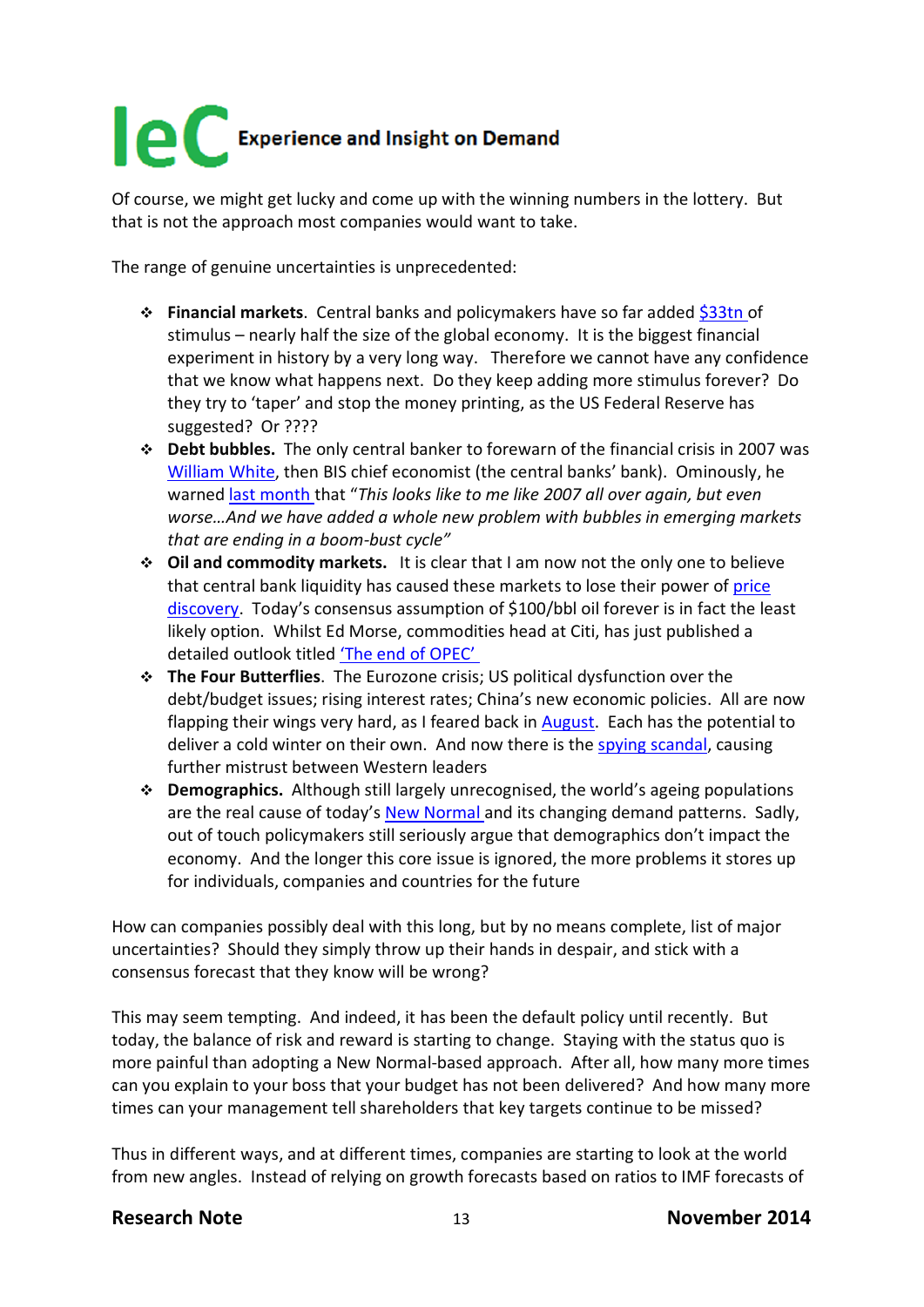

GDP, they are instead thinking about the [potential needs](http://internationalechem.com/wp-content/uploads/2013/10/ICB-Oct13.pdf) of people at different income levels, and at different ages. And they are starting to find that it might not be so difficult after all to make the transition. It might even be that it is the first step, that is the most difficult.

This is certainly my experience as I continues to work with Boards, ExCos and management teams around the world on these super-critical issues. The release of energy, when reality is acknowledged, goes a long way towards putting that critical first step in place.

The key, I have found, is for each company to then develop its own VUCA for success:

- **Volatility**. Developing a road-map requires *Vision*
- **Uncertainty**. A strategic *Understanding* of the changes underway is essential
- **Complexity.** The planning process requires *Clarity* over implementation
- **Ambiguity**. Unforeseen events will place a premium on *Agility*

Nobody said business was meant to be easy. But companies and investors who take on the challenge of today's VUCA world will be increasingly successful as we move through the 2014 – 2016 budget period.